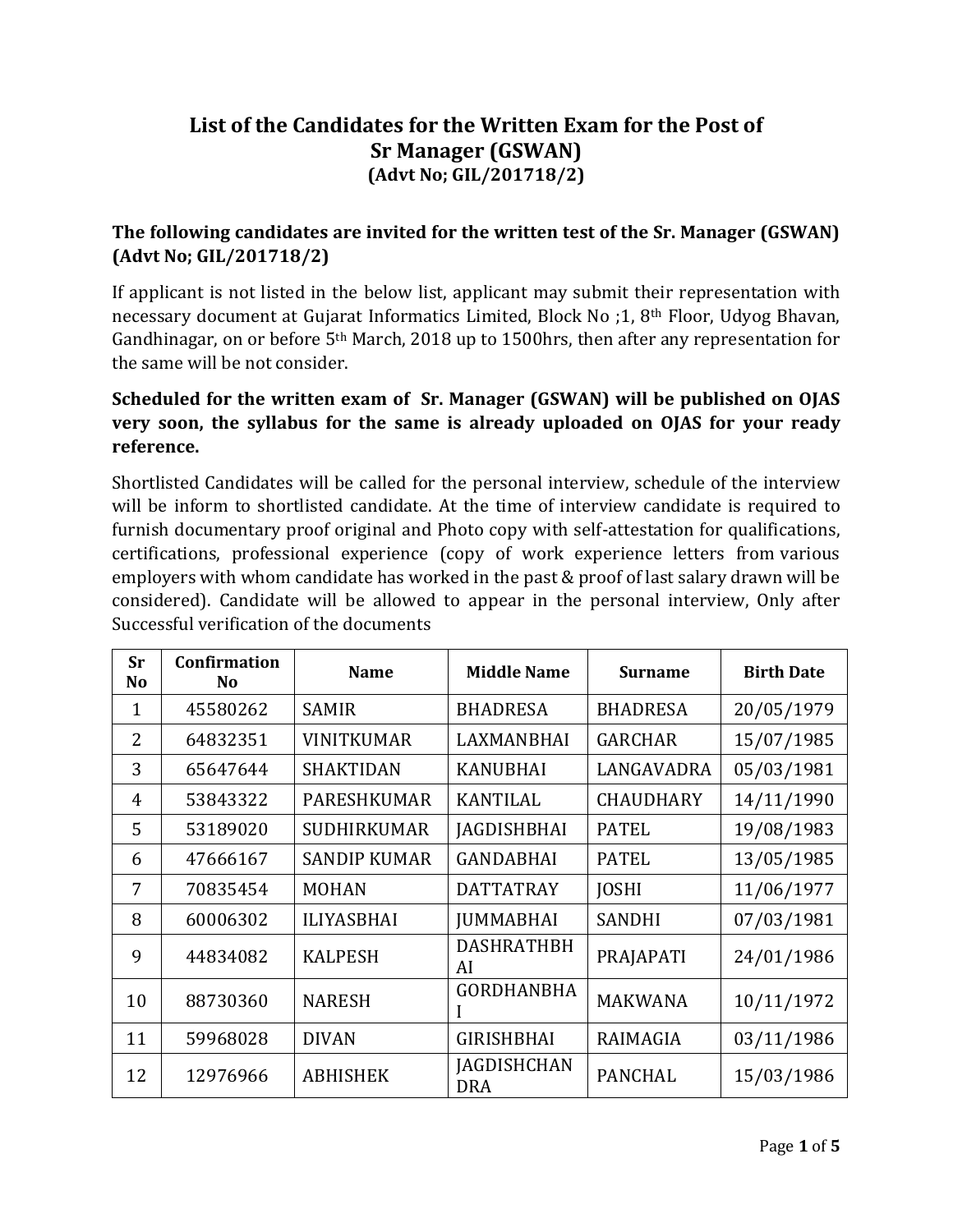| <b>Sr</b><br><b>No</b> | <b>Confirmation</b><br>No | <b>Name</b>                       | <b>Middle Name</b>              | <b>Surname</b>   | <b>Birth Date</b> |
|------------------------|---------------------------|-----------------------------------|---------------------------------|------------------|-------------------|
| 13                     | 35807503                  | <b>PRAKASHKUMA</b><br>$\mathbf R$ | LALJIBHAI                       | <b>SAKHIYA</b>   | 28/08/1986        |
| 14                     | 66846498                  | SHIRINKUMAR                       | <b>JAYANTIBHAI</b>              | <b>PATEL</b>     | 27/01/1982        |
| 15                     | 39791121                  | <b>AMITKUMAR</b>                  | <b>GANDALAL</b>                 | PRAJAPATI        | 09/02/1980        |
| 16                     | 56034282                  | <b>BHAVIK</b>                     | <b>RAMANLAL</b>                 | <b>SHRIMALI</b>  | 26/11/1984        |
| 17                     | 79788436                  | <b>DHAVAL</b>                     | <b>GIRDHARBHAI</b>              | <b>PARMAR</b>    | 21/08/1991        |
| 18                     | 43988159                  | <b>NAVNIT</b>                     | <b>KANJIBHAI</b>                | <b>JETHAVA</b>   | 22/11/1984        |
| 19                     | 96191013                  | <b>MONAL</b>                      | HASMUKHBHA                      | <b>SOLANKI</b>   | 04/04/1982        |
| 20                     | 89015153                  | <b>VAIBHAV</b>                    | <b>TARLESHKUM</b><br><b>KAR</b> | <b>PATHAK</b>    | 11/03/1982        |
| 21                     | 85691999                  | <b>JUHI</b>                       | <b>AMIT</b>                     | <b>VYAS</b>      | 27/04/1982        |
| 22                     | 17632116                  | <b>GOPAL</b>                      | <b>DEVJI</b>                    | <b>MATANG</b>    | 21/06/1976        |
| 23                     | 24140058                  | <b>DEEPAK</b>                     | <b>NATHULAL</b>                 | LALCHANDANI      | 14/09/1982        |
| 24                     | 57793866                  | <b>NILESH</b>                     | <b>LALLAN</b>                   | YADAV            | 16/02/1986        |
| 25                     | 61874795                  | MAYURKUMAR                        | <b>KANTILAL</b>                 | LADANI           | 04/09/1987        |
| 26                     | 60967510                  | <b>DHAVAL</b>                     | <b>KIRITKUMAR</b>               | <b>DESAI</b>     | 03/05/1986        |
| 27                     | 82709270                  | <b>MAULIK</b>                     | MAHENDRAKU<br><b>MAR</b>        | <b>CHAUHAN</b>   | 11/08/1982        |
| 28                     | 15395754                  | <b>AMITKUMAR</b>                  | <b>LALITKUMAR</b>               | <b>PATEL</b>     | 08/01/1983        |
| 29                     | 23809291                  | <b>DARSHIT</b>                    | <b>INDRAVADAN</b>               | <b>SHAH</b>      | 04/02/1984        |
| 30                     | 55266978                  | <b>KISHAN</b>                     | NARANBHAI                       | LAIYA            | 15/01/1990        |
| 31                     | 67040806                  | DHARMRAJSINH                      | <b>GULABSINH</b>                | <b>JADEJA</b>    | 31/07/1984        |
| 32                     | 16629520                  | PRIYAL                            | <b>HARDIK</b>                   | <b>SHETH</b>     | 06/12/1987        |
| 33                     | 42850713                  | <b>TUSHAR</b>                     | <b>GORDHANBHAI</b>              | <b>KAPDI</b>     | 31/08/1984        |
| 34                     | 52089161                  | NISHILKUMAR                       | MAHENDARKU<br><b>MAR</b>        | <b>KANANI</b>    | 16/03/1982        |
| 35                     | 27779304                  | <b>JIGNESH</b>                    | <b>AMRUTLAL</b>                 | <b>VISANI</b>    | 26/03/1976        |
| 36                     | 60574575                  | PRADYUMANSINH                     | <b>KANUBHA</b>                  | JHALA            | 06/10/1962        |
| 37                     | 61590028                  | <b>ALPESH</b>                     | MOHANBHAI                       | SANGHANI         | 28/12/1982        |
| 38                     | 13135307                  | <b>PRASHANT</b>                   | RAMJIBHAI                       | <b>CHAUDHARI</b> | 07/02/1979        |
| 39                     | 86111859                  | <b>HIREN</b>                      | VIJAYKUMAR                      | MAJITHIYA        | 28/01/1983        |
| 40                     | 89376044                  | JIGNESHKUMAR                      | <b>SHIVABHAI</b>                | <b>CHAUHAN</b>   | 09/04/1990        |
| 41                     | 18966707                  | <b>SUNITA</b>                     | <b>ASHISH</b><br>KANWAL         | <b>KANWAL</b>    | 13/05/1982        |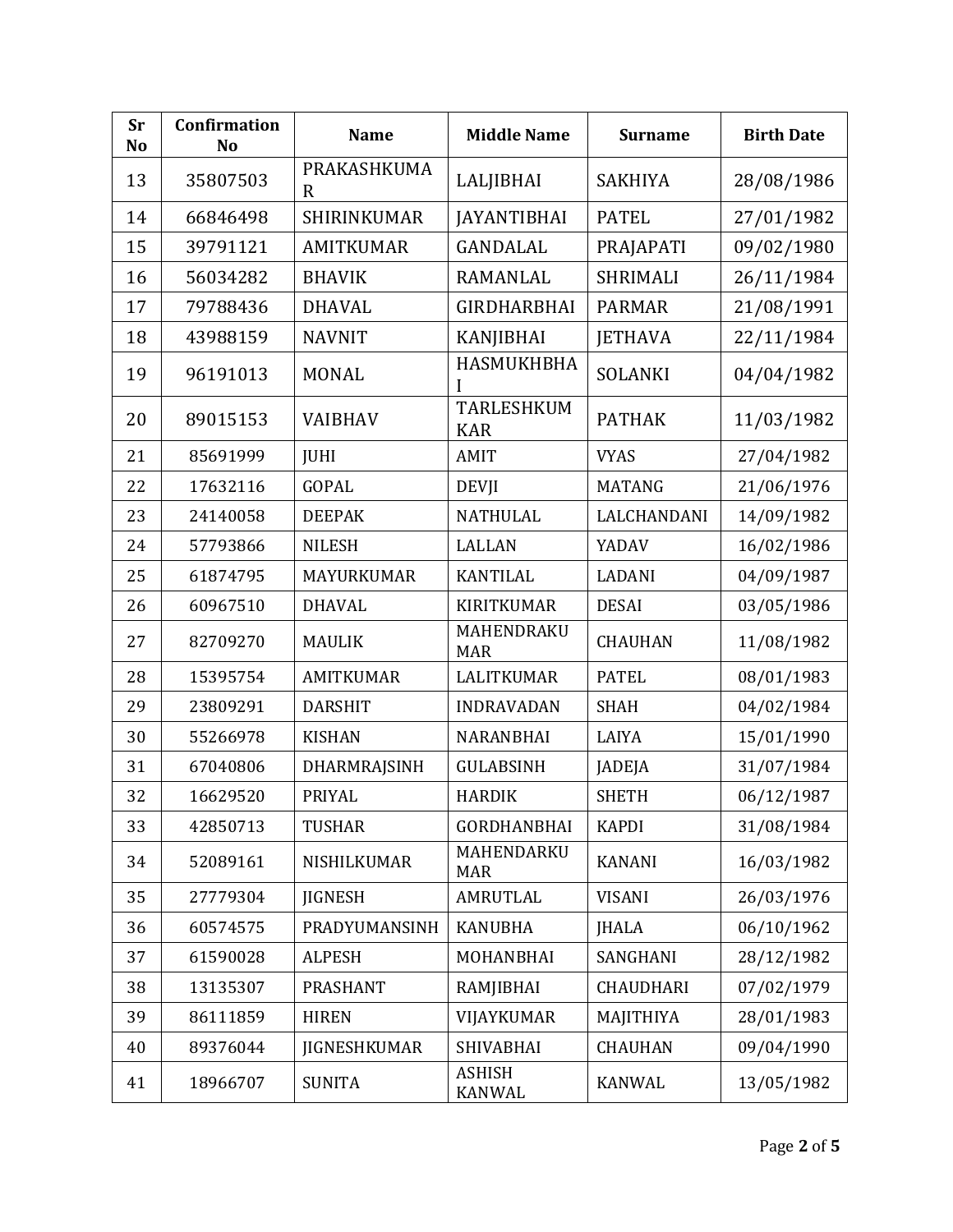| <b>Sr</b><br><b>No</b> | Confirmation<br>N <sub>o</sub> | <b>Name</b>                  | <b>Middle Name</b>        | <b>Surname</b>   | <b>Birth Date</b> |
|------------------------|--------------------------------|------------------------------|---------------------------|------------------|-------------------|
| 42                     | 75257795                       | <b>TEJAS</b>                 | <b>HARESHBHAI</b>         | PACHCHIGAR       | 20/06/1983        |
| 43                     | 53466746                       | <b>VAIBHAV</b>               | <b>RAJESH</b>             | <b>PRADHAN</b>   | 25/05/1985        |
| 44                     | 45635443                       | <b>KALPESH</b>               | <b>UPENDRABHAI</b>        | GUNDIGARA        | 27/04/1974        |
| 45                     | 35617682                       | <b>SURESHBHAI</b>            | <b>MALABHAI</b>           | <b>DESAI</b>     | 07/04/1982        |
| 46                     | 39696147                       | <b>ASHISH</b>                | <b>RATIBHAI</b>           | SAVALIYA         | 15/04/1983        |
| 47                     | 40946847                       | <b>SHIRISHKUMAR</b>          | <b>CHIMANBHAI</b>         | <b>TANDEL</b>    | 27/04/1984        |
| 48                     | 97167827                       | <b>ALPESH</b>                | <b>HARASUKH</b>           | <b>DHOKIA</b>    | 10/01/1985        |
| 49                     | 85564383                       | <b>PRATIK</b>                | <b>JAYPRAKASH</b>         | <b>JANI</b>      | 22/10/1984        |
| 50                     | 51082763                       | <b>KAMLESHBHAI</b>           | HIRAJIBHAI                | <b>GAVIT</b>     | 04/06/1981        |
| 51                     | 13546860                       | MOHAMMADLOO<br><b>KMAAN</b>  | GULAMRASUL                | <b>GORIYA</b>    | 23/08/1987        |
| 52                     | 29681426                       | VIJAYKUMAR                   | MAGANLAL                  | <b>CHAVDA</b>    | 30/05/1976        |
| 53                     | 26924071                       | <b>RAVIKUMAR</b>             | SHANTILAL                 | <b>PATEL</b>     | 13/01/1988        |
| 54                     | 38924539                       | <b>DHARMESH</b>              | <b>CHIMANBHAI</b>         | <b>PATEL</b>     | 30/05/1983        |
| 55                     | 39626526                       | <b>KETULKUMAR</b>            | LAXMANBHAI                | <b>PATTANI</b>   | 09/10/1990        |
| 56                     | 51531048                       | <b>ANKIT</b>                 | MANSUKHBHAI               | <b>RATHOD</b>    | 04/08/1989        |
| 57                     | 76427208                       | CHANDRAKANT                  | <b>DASHARATHBH</b><br>AI  | PRAJAPATI        | 18/07/1982        |
| 58                     | 56748525                       | DIGPALKUMARSI<br><b>NHJI</b> | CHANDRAJITSIN<br>HII      | <b>PARMAR</b>    | 07/03/1983        |
| 59                     | 75678086                       | ANKURKUMAR                   | PRAKASHCHAN<br><b>DRA</b> | <b>RAVAL</b>     | 25/05/1988        |
| 60                     | 94696899                       | <b>ANAND</b>                 | SATISHKUMAR               | <b>PATEL</b>     | 01/09/1987        |
| 61                     | 52476766                       | <b>RAKESH</b>                | <b>RAMJI PRASAD</b>       | <b>KUMAR</b>     | 10/03/1982        |
| 62                     | 34938531                       | <b>VIJAY</b>                 |                           | <b>MOGA</b>      | 16/06/1987        |
| 63                     | 83309491                       | VIJAYKUMAR                   | MANSUKHLAL                | <b>CHAVDA</b>    | 06/03/1976        |
| 64                     | 27478764                       | <b>KAPIL</b>                 | <b>RATIBHAI</b>           | <b>PARMAR</b>    | 05/06/1980        |
| 65                     | 74851069                       | SOHIL                        | <b>AMIRBHAI</b>           | <b>KAZI</b>      | 18/07/1985        |
| 66                     | 95100779                       | <b>RITESH</b>                | HARESHBHAI                | <b>SHAH</b>      | 15/01/1985        |
| 67                     | 75401626                       | MAHENDRA                     | <b>RAMPATI</b>            | <b>KUMAR</b>     | 09/09/1984        |
| 68                     | 17425657                       | <b>KALPESHKUMAR</b>          | <b>FALJIBHAI</b>          | <b>CHAUDHARY</b> | 06/01/1984        |
| 69                     | 37763717                       | <b>ARBHAM</b>                | <b>JESHA</b>              | MODHAVADIY<br>A  | 08/07/1987        |
| 70                     | 26288827                       | PARASOTAMBHAI                | SOMABHAI                  | <b>TIMBAL</b>    | 18/05/1980        |
| 71                     | 49630977                       | ALIASGAR                     | <b>JOHARBHAI</b>          | MAKADA           | 25/02/1986        |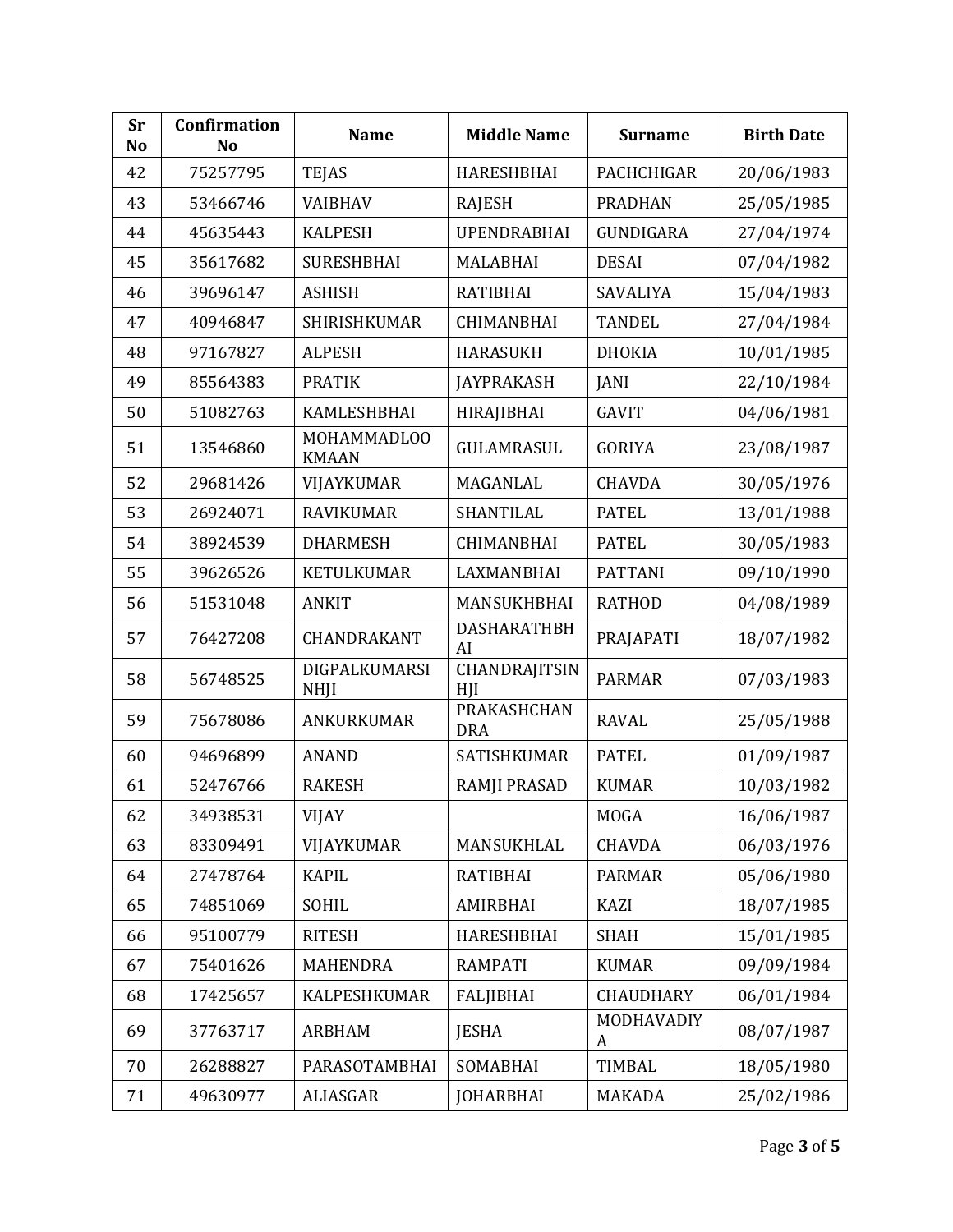| <b>Sr</b><br><b>No</b> | Confirmation<br>N <sub>o</sub> | <b>Name</b>         | <b>Middle Name</b>       | <b>Surname</b>   | <b>Birth Date</b> |
|------------------------|--------------------------------|---------------------|--------------------------|------------------|-------------------|
| 72                     | 60577711                       | <b>NISHANT</b>      | SURYAKANTBH<br>AI        | <b>LUHAR</b>     | 07/04/1990        |
| 73                     | 56304791                       | MUKESHKUMAR         | <b>NAVINCHANDR</b><br>A  | <b>BHATT</b>     | 31/03/1967        |
| 74                     | 60204273                       | <b>PARESHKUMAR</b>  | <b>TRIBHOVANBH</b><br>AI | PRAJAPATI        | 07/04/1982        |
| 75                     | 99745500                       | SANJAYKUMAR         | <b>LAXMANBHAI</b>        | <b>KANZARIYA</b> | 02/01/1987        |
| 76                     | 71987634                       | JAY                 | KANAIYALAL               | <b>PATEL</b>     | 03/08/1986        |
| 77                     | 52441584                       | MAHESHKUMAR         | <b>ARVINDBHAI</b>        | <b>PARMAR</b>    | 08/08/1984        |
| 78                     | 93474600                       | YATRIKKUMAR         | SHANTILAL                | <b>SUTHAR</b>    | 09/05/1981        |
| 79                     | 90148900                       | VIJAYKUMAR          | <b>DANVIRSINH</b>        | <b>GOHIL</b>     | 08/12/1987        |
| 80                     | 67209590                       | <b>BHAVESHKUMAR</b> | MANSUKHBHAI              | <b>SAKHIYA</b>   | 21/03/1986        |
| 81                     | 65952053                       | <b>LOKESH</b>       | <b>PITAMBAR</b>          | GAGNANI          | 15/02/1986        |
| 82                     | 43028138                       | <b>BHAVESH</b>      | NANJIBHAI                | PRAJAPATI        | 16/12/1982        |
| 83                     | 58993479                       | <b>KIRIT</b>        | <b>RASIKLAL</b>          | <b>RATHOD</b>    | 12/12/1981        |
| 84                     | 78019612                       | <b>JAPAN</b>        | MUKUNDRAY                | <b>DAVE</b>      | 05/08/1988        |
| 85                     | 41994678                       | <b>CHIRAG</b>       | NARENDRABHA<br>I         | <b>LAHERU</b>    | 09/04/1985        |
| 86                     | 85468448                       | PIYUSHKUMAR         | <b>RAGHAVBHAI</b>        | <b>PATEL</b>     | 29/05/1985        |
| 87                     | 85031001                       | <b>DEVANG</b>       | <b>RAMANBHAI</b>         | <b>THAKKAR</b>   | 19/01/1983        |
| 88                     | 16876077                       | <b>HITESH</b>       | VINODBHAI                | <b>DAVE</b>      | 19/09/1976        |
| 89                     | 29456759                       | MANOJSINH           | <b>KESHARSINH</b>        | <b>THAKOR</b>    | 12/05/1974        |
| 90                     | 18962039                       | <b>RAVI</b>         | THAKARSHIBH<br>AI        | <b>KUKADIA</b>   | 25/07/1985        |
| 91                     | 69158617                       | <b>VIKASH</b>       |                          | <b>BISHT</b>     | 04/01/1987        |
| 92                     | 72544007                       | MANISHKUMAR         | <b>BHIKHALAL</b>         | <b>PARMAR</b>    | 27/05/1974        |
| 93                     | 42266171                       | <b>NIRAJ</b>        | <b>ANILKUMAR</b>         | <b>DHANESHA</b>  | 23/02/1984        |
| 94                     | 19012544                       | YAGNDEEPSINH        | <b>HARDEVSINH</b>        | <b>GOHIL</b>     | 06/03/1985        |
| 95                     | 72165051                       | <b>NARESH</b>       | <b>JAYANTIBHAI</b>       | <b>VAGHELA</b>   | 30/09/1984        |
| 96                     | 75050742                       | <b>BHADRESH</b>     | <b>BHAVANBHAI</b>        | <b>PATEL</b>     | 03/10/1972        |
| 97                     | 49688978                       | <b>DEVRAMBHAI</b>   | DHANJIBHAI               | <b>GURJAR</b>    | 12/05/1981        |
| 98                     | 52009526                       | <b>YATIN</b>        | PRAMODBHAI               | <b>TRIVEDI</b>   | 10/07/1986        |
| 99                     | 53624598                       | MOHAMMEDIRSH<br>AD  | MOHAMMEDHA<br><b>NIF</b> | <b>MOMIN</b>     | 25/07/1985        |
| 100                    | 51383288                       | <b>JEKINKUMAR</b>   | VRUJLAL                  | <b>VIRPARIA</b>  | 25/12/1984        |